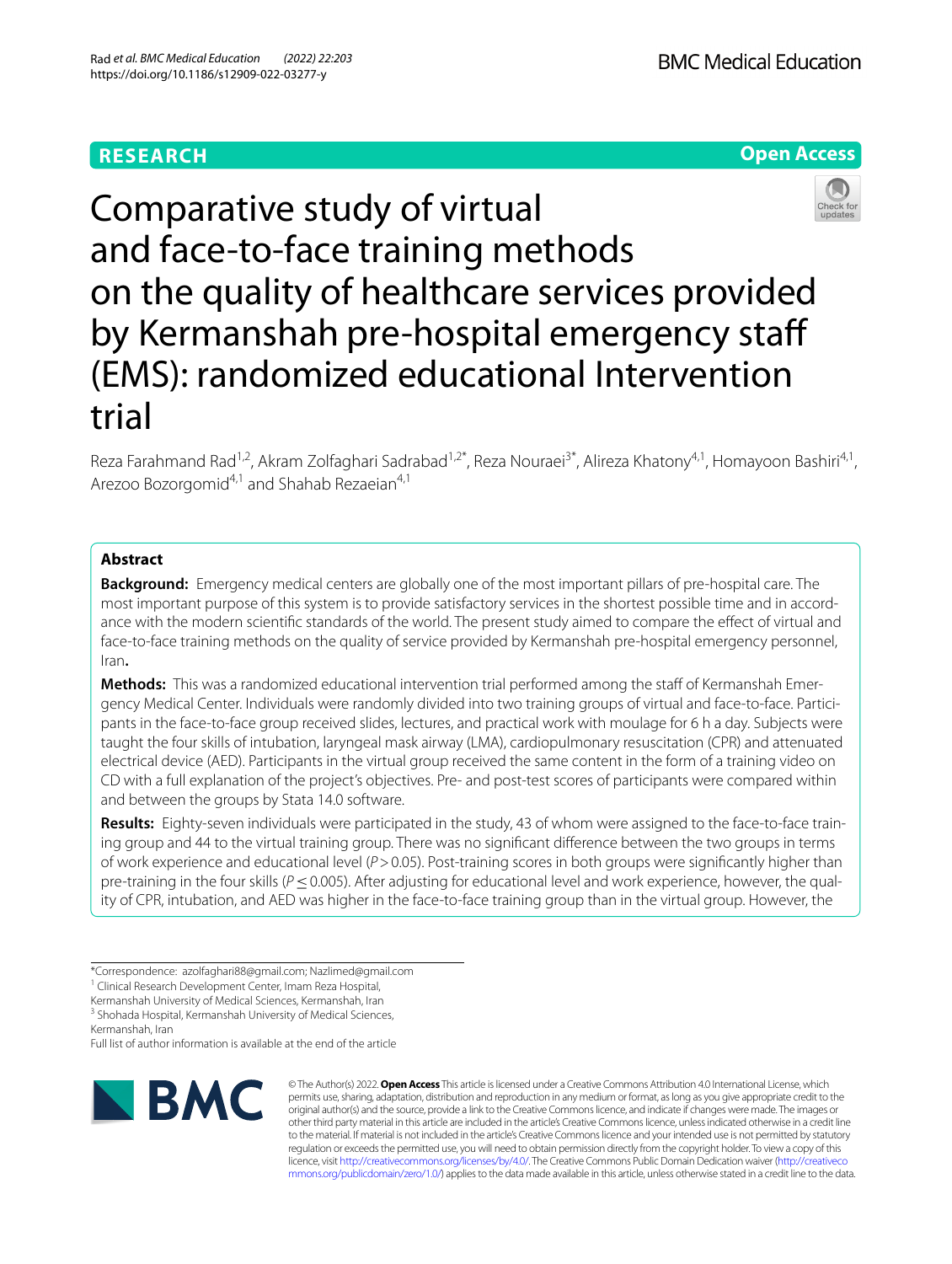increase in the mean score of LMA in the virtual training was not signifcantly diferent than that of the face-to-face training group.

**Conclusion:** The results of our study showed the same efficacy of both face-to-face and virtual methods in improving the performance of personnel in tracheal intubation, LMA, CPR and AED shock skills. E-learning methods can be used as a complement to face-to-face methods in education.

**Keywords:** Virtual training, Face-to-face training, Emergency medicine, Clinical skills

# **Background**

Iran ranks fourth among the countries at risk for natural disasters. Of the 40 types of natural disasters observed in the world, 31 occur in Iran with an emphasis on earthquake in comparison to other hazards [[1\]](#page-5-0). Also, with the increase in the number of motor vehicles, the number of fatalities due to accidents has increased and has become a threat to health systems in developing and developed countries [[2\]](#page-5-1). Pre-hospital emergency system plays a major role in providing healthcare services and is at the forefront of dealing with patients and casualties caused by these accidents  $[3]$  $[3]$ . Therefore, its employees must have precise information and updated training. Because when they faced with life-threatening conditions outside the hospital, should be able to limit mortality by timely diagnosis and treatment.

According to research, sustained educational programs play an essential role in enhancing the knowledge and ability of medical staff  $[4, 5]$  $[4, 5]$  $[4, 5]$  $[4, 5]$  $[4, 5]$ . These programs are divided into two categories: face to face and virtual, each having its own advantages and disadvantages. The benefits of the face-to-face approach include the presence of the learner in the actual situation of instruction, the opportunity to see live teacher activities and instruction, and the opportunity for question and answer between learner and teacher. Disadvantages of the face to face method include the cost of organizing programs, the difficulty of providing the conditions, the inability of some learners to attend due to occupational or distance restrictions, the inability of all learners to participate actively, and the inability to provide this training to larger groups. However, virtual education is cheap and easy to reproduce, has no spatial limitations, is more viable in times of scarcity of human resources (lecturers or learners), can accommodate larger demographic groups, and is easier to be held compare to the face to face method. Alongside these benefts are factors that may reduce the efectiveness of this method. These include lack of virtual education equipment, lack of skill in using these equipment, confounding factors in the delivery of training (such as noise pollution on site and disruption of learner focus), and lack of live learning environment for learners [\[6,](#page-5-5) [7](#page-5-6)].

Virtual training is increasingly used in medical education such as nursing students' practical skills, the teaching of oral pathology and anatomy, radiology, parasitology, etc.  $[8-12]$  $[8-12]$  $[8-12]$ . Many authors have expressed positive role of this approach in education such as reducing training costs, unlimitedly repetition of the same training, time fexibility, comfort and lack of transportation worries [\[13](#page-5-9)]. Examples exist within the literature which highlighted the efectiveness and values of both methods in teaching system [[14,](#page-5-10) [15\]](#page-5-11). Nevertheless, a number of studies have reported that one of the virtual or traditional methods has been more efective than the other [[16](#page-5-12)[–18](#page-6-0)]. Given the inconsistency in the research fndings and the sparsity of pre-hospital staf workplaces in Kermanshah Province and the need for regular sustained educational programs for them, the present study aimed to compare the efect of virtual and face to face training methods on the quality of service provided by Kermanshah pre-hospital emergency personnel.

# **Methods**

#### **Study design**

This randomized educational intervention trial study was conducted from 22 December to March 2017 in Kermanshah University of Medical Sciences, Iran.

#### **Study hypothesis**

The face to face teaching method has a greater impact on the quality of pre-hospital services than the virtual method.

## **Sample and sampling method**

The study population included all the pre-hospital personnel in Kermanshah Province. Sample size was calculated at 88 individuals based on Shaw's study [[19\]](#page-6-1) with a first-order error of 0.05 and 80% power. The final sample size was estimated to be 98 considering 10% attrition. In this study, all pre-hospital staf were surveyed, some of whom were excluded from the initial study due to not meeting the inclusion criteria. The inclusion criteria included consent to participate in the study, computer literacy (based on individual statements), access to a computer, and employment in the Emergency Department of Kermanshah University of Medical Sciences.

 Finally, 87 eligible individuals were randomly divided into two groups (1:1 ratio) via sealed opaque envelopes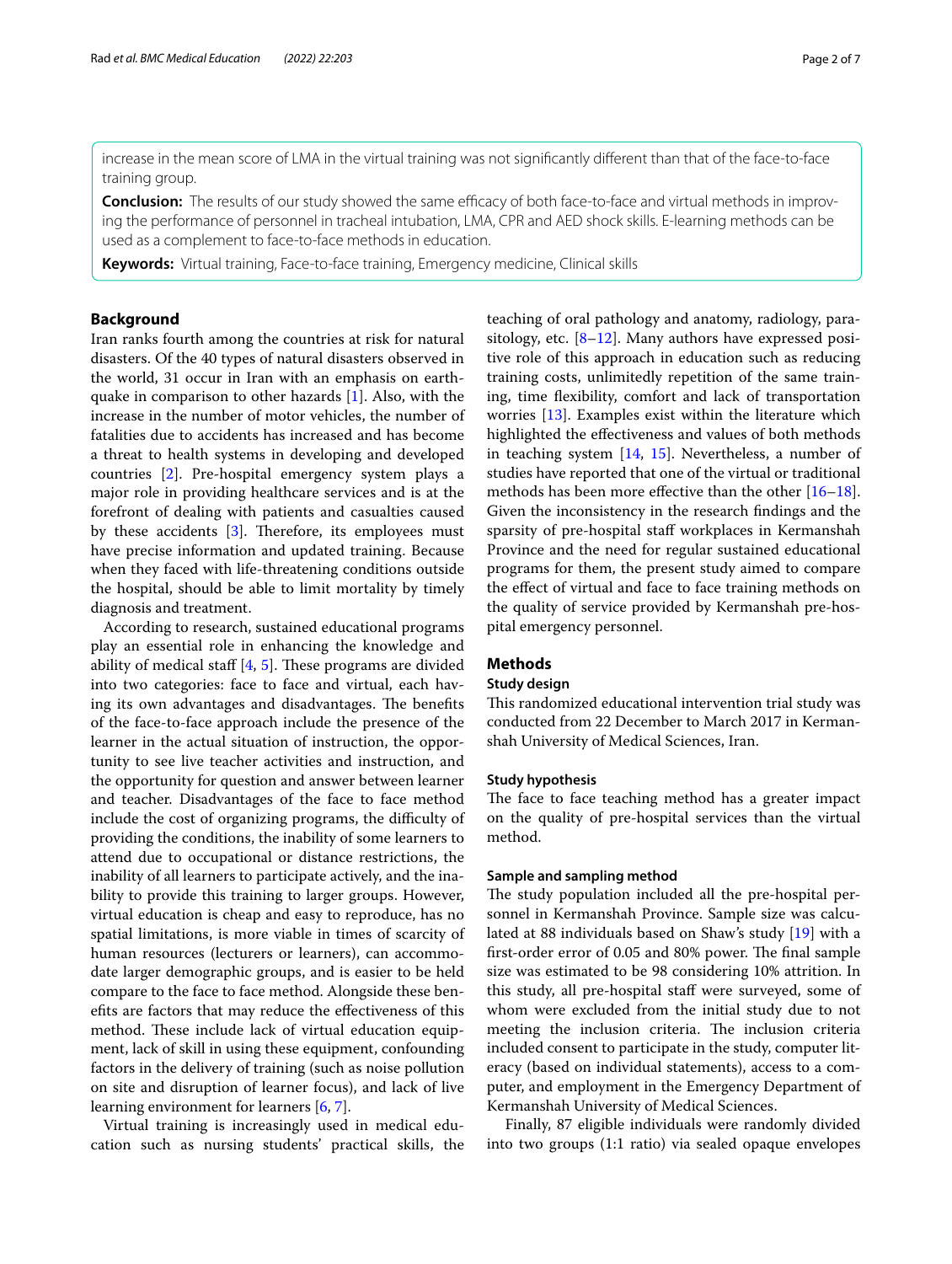with labeled 1 to 87. The individual's training group was allocated when the envelope was opened (Fig. [1\)](#page-2-0). No exclusion criteria were considered for this study.

In Iran, there is a lack of a protocol based on scientifc evidence for evaluating the adequacy of therapeutic interventions. To this end, information related to American Heart Association's standard protocols were drawn and then evaluated in a meeting with the respective experts. Afterwards, standard questionnaire were designed on that basis. This questionnaire tapped into the four areas of tracheal intubation (4 questions), laryngeal mask airway (LMA) (9 questions), cardiopulmonary resuscitation (CPR) (12 questions) and attenuated electrical device (AED) (6 questions). The Cronbach's alpha coefficient was used to check the reliability of questionnaire by those four areas (The Cronbach's alpha was for LMA=0.76, CPR=0.82, AED=0.89, intubation=0.70). Initially, participants' skill level in providing pre-hospital services was assessed in person using an American Heart Association checklist by an emergency medicine specialist (third author) for three days at the emergency medical center. The participants' pre-test scores were recorded in the study.

# **Intervention**

Intervention in the face-to-face group in the four areas of tracheal intubation, LMA, CPR, and AED was performed in the form of lecture, slide show, and flm and practical work for 6 h a day. The intervention was repeated the next day to allow for the enrollment of the participants who were unable to participate in the training on the frst day due to occupational restrictions. The training was held in the Clinical Skills Hall of the Imam Reza Hospital, Kermanshah University of Medical Sciences, Kermanshah, Iran.

In the virtual training group, all of the above contents were recorded as a lecture, slide show, and flm in collaboration with the Education Development Center of University of Medical Sciences (EDC), and then implemented on a CD. The CDs were given to the virtual training group by the emergency medicine center. The two groups' training programs were provided by an emergency medicine specialist (frst author) with the same content. Based on the previous valuable literature [\[20\]](#page-6-2), one month after the completion of the training, the participants' proficiency was re-assessed as a face-to-face test, such as a pre-test. The test was performed in both groups on a moulage for three days at the emergency medicine center by the person who performed the pre-test using a checklist.

<span id="page-2-0"></span>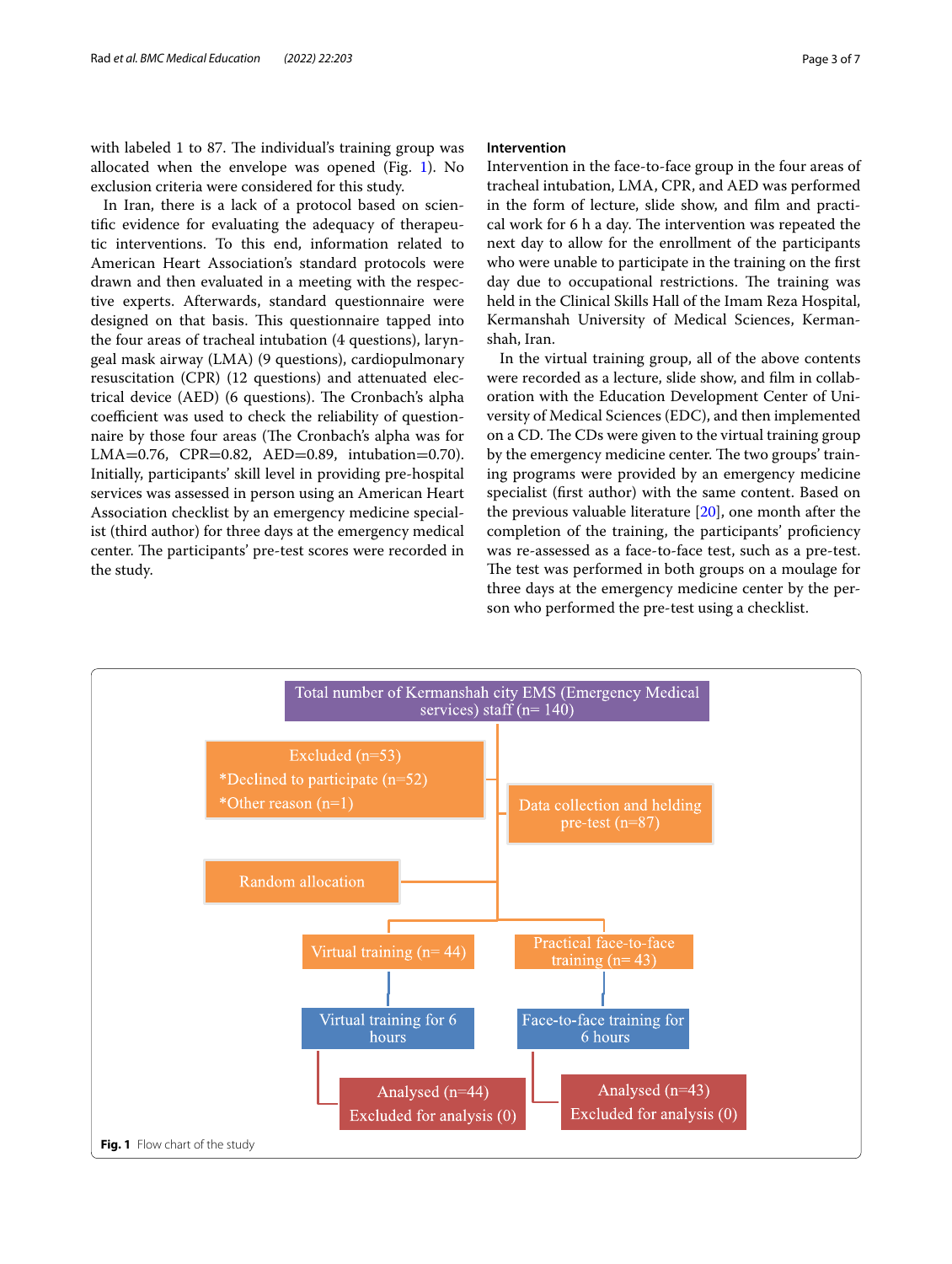Due to the nature of the study, no blinding was performed. To encourage these individuals to continue working until the end of the project, measures such as assigning re-training points to both virtual and face-toface training groups were undertaken.

# **Statistical analysis**

Descriptive indices including frequency and percentage (for qualitative variables) as well as mean and standard deviation (for quantitative variables) were used to describe the data. To analyze the data, the Chi-square test was used to compare the qualitative variables between the two groups. In order to compare the quantitative variables between the two study groups, independent t-test (in case of normal distribution of the data) was used. In order to compare pre-test and post-test scores in each group, paired t test was applied. Analyzes were performed using Stata 14.0 software. The significance level was defned as 0.05.

# **Results**

The flowchart of our study population is shown in Fig. [1](#page-2-0). As shown, 53 of 140 participants were excluded from the study for personal reasons. A total number of 87 EMS personnel participated, 43 (49.43%) in the face-to-face group and 44(50.57%) in the virtual group. All the participants in this study were male, given that pre-hospital emergency technicians are largely male in Iran. There was no signifcant diference in the work experience, age and educational level between the two groups (Table [1](#page-3-0)). Table [2](#page-3-1) shows mean pre-test scores of the participants of two groups in the four studies skills (tracheal intubation, LMA insertion, CPR, and AED use). As seen, no signifcant diference was observed using independent t-test between the two groups regarding pre-test scores  $(29.0 \pm 6.1$  for the face-to-face group vs  $28.4 \pm 5.1$  for the virtual group;  $P=0.613$ ).

As it is shown in Table  $3$ , in comparison of mean score diferences in each skill, an increase in the mean score in the tracheal intubation, CRP, and AED was seen

<span id="page-3-0"></span>**Table 1** Baseline demographic characteristics of the study participants

| <b>Variables</b>              | Face-to-face group Virtual group |                | P-value |
|-------------------------------|----------------------------------|----------------|---------|
| Aqe <sup>a</sup>              | $34 + 7$                         | $34 + 6$       | 0.85    |
| Job Experience<br>$(month)^a$ | $146.0 + 75.0$                   | $134.3 + 67.5$ | 0446    |
| Education (%)                 |                                  |                |         |
| Diploma and BA                | 14 (32.6)                        | 20(45.5)       | 0.218   |
| BS and MSc                    | 29 (67.4)                        | 24 (54.5)      |         |

<sup>a</sup> Values are expressed as Mean  $\pm$  SD

<span id="page-3-1"></span>

| Table 2 Comparison of the mean pre-test scores of emergency |  |  |  |
|-------------------------------------------------------------|--|--|--|
| medical service (EMS) staff in the two study group          |  |  |  |

| Variable            | Face-to-face group | Virtual group  | P- value |
|---------------------|--------------------|----------------|----------|
| CPR.                | $10.3 + 2.1$       | $10.5 \pm 1.5$ | 0.571    |
| Tracheal intubation | $7.4 + 1.8$        | $7.5 + 1.6$    | 0.874    |
| LMA                 | $6 + 2.1$          | $5.4 + 2.1$    | 0.213    |
| <b>AED</b>          | $5.3 + 1.3$        | $5.0 + 1.7$    | 0.325    |
| Total               | $79.0 + 6.1$       | $78.4 + 5.1$   | 0.613    |

Values are expressed as Mean  $\pm$  SD

in face-to-face group in comparison to virtual group. Nevertheless, increase in score of tracheal intubation was seen in the virtual group in comparison to face-toface group, although it was not statistically signifcant  $(P=0.538)$ . Also, the findings of the research showed that both groups had signifcantly higher total score and scores of each skill in the post-test ( $P \le 0.005$ ) (Table [3](#page-4-0)).

# **Discussion**

A worldwide shortage of health professionals in the health care system is an age-old problem and has negative efects on patient outcomes and quality health care. The development of virtual medical education courses can provide a lot of educational opportunities for students in low- and middle-income countries and reduce this shortage [[21\]](#page-6-3).

In this present study, we found no signifcant diference between virtual training group and face-to-face training group in all skills (CPR, tracheal intubation, LMA, and AED) and both methods appear to be efective. Furthermore, all participants in face-to-face and virtual learning methods completed this study that can refect their willingness to use these two methods. Despite diferent study populations, our fndings are in line with the study of Khatony et al. (2009) who did not fnd signifcant diference between the electronic and traditional educational methods in learning the principles of caring HIV positive patients [[22\]](#page-6-4). According to the fndings of Mahadevan's research (2018), there was no signifcant diference between the online and traditional classroom course in knowledge gain among Ugandan medical students participating on emergency medicine [\[23\]](#page-6-5). Aminizadeh et al. (2019) noted that E-learning systems can be useful in subjects that theoretical teachings are more prominent in emergency intermediate technician. The results of their study showed that here were signifcant diferences between the practical test scores (CPR, familiarity with the equipment, and proper patient transportation methods) in both the electronic and traditional methods, in all the skills except triage [\[17](#page-6-6)].

Virtual training is a new environment for learning that is able to overcome traditional education limitations. This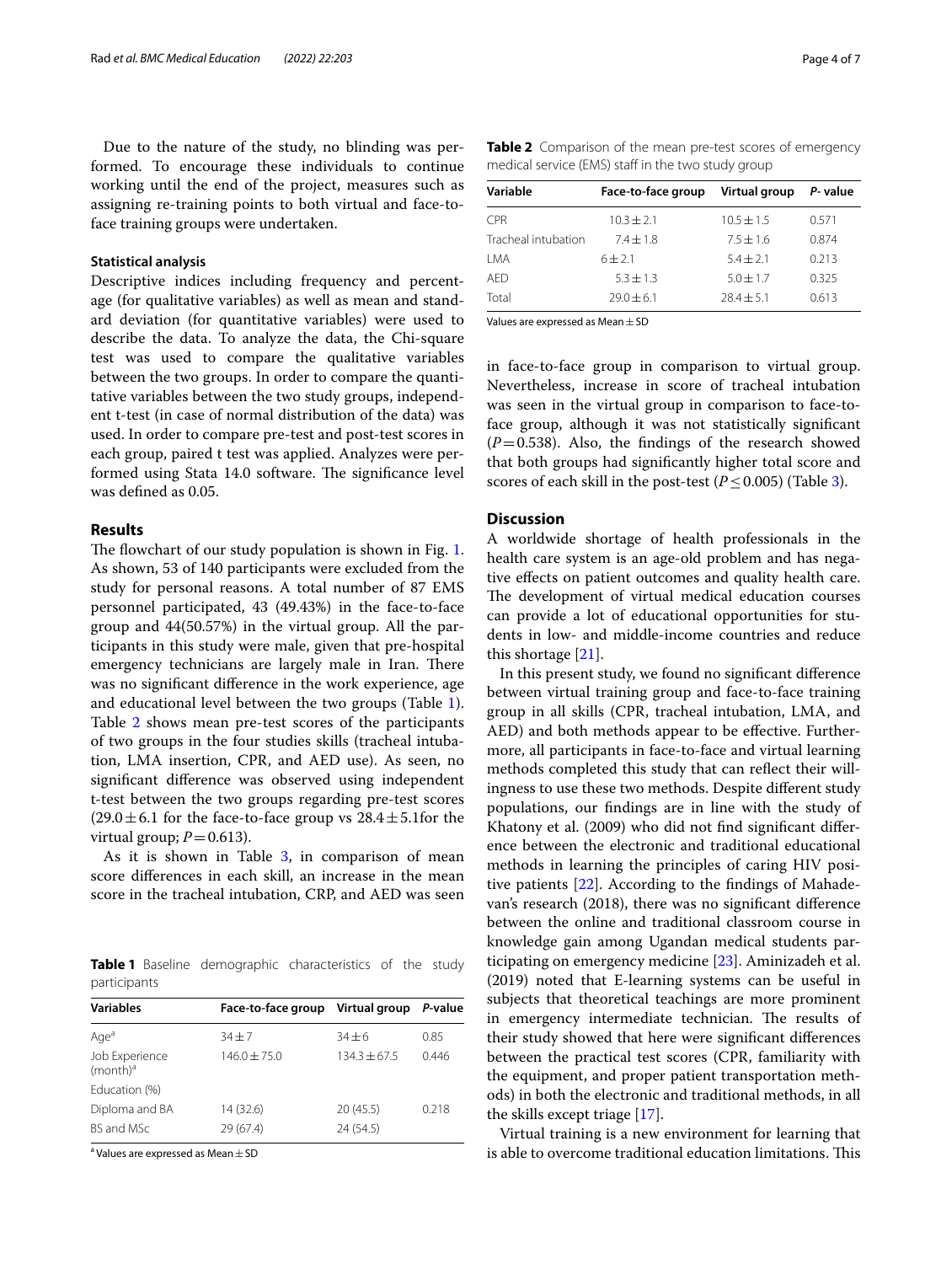| Variable            |            | Face-to-face group | Virtual group  | Mean difference <sup>a</sup> | P- value |
|---------------------|------------|--------------------|----------------|------------------------------|----------|
| CPR                 | Before     | $10.3 \pm 2.1$     | $10.5 \pm 1.1$ | $+0.08 \pm 0.3$              | 0.813    |
|                     | After      | $11.6 \pm 1.2$     | $11.8 \pm 0.8$ |                              |          |
|                     | $P$ -value | < 0.001            | < 0.001        |                              |          |
| Tracheal intubation | Before     | $7.4 \pm 1.8$      | $7.4 \pm 1.6$  | $+0.11 \pm 0.09$             | 0.266    |
|                     | After      | $8.8 \pm 0.8$      | $8.8 \pm 0.6$  |                              |          |
|                     | $P$ -value | < 0.001            | < 0.001        |                              |          |
| <b>LMA</b>          | Before     | $6.0 \pm 2.1$      | $5.4 \pm 2.1$  | $-0.21 \pm 0.3$              | 0.538    |
|                     | After      | $7.9 \pm 1.7$      | $7.8 \pm 1.6$  |                              |          |
|                     | $P$ -value | < 0.001            | < 0.001        |                              |          |
| <b>AED</b>          | Before     | $5.3 \pm 1.4$      | $5.0 \pm 1.7$  | $+0.06 \pm 0.1$              | 0.559    |
|                     | After      | $5.8 \pm 0.7$      | $5.7 \pm 1.1$  |                              |          |
|                     | $P$ -value | 0.005              | < 0.001        |                              |          |
| Total               | Before     | $29.0 \pm 6.1$     | $28.4 \pm 5.1$ | $+0.13 \pm 0.4$              | 0.774    |
|                     | After      | $34.1 \pm 3.7$     | $34.2 \pm 3.4$ |                              |          |
|                     | $P$ -value | < 0.001            | < 0.001        |                              |          |

<span id="page-4-0"></span>**Table 3** Comparison of the mean of emergency care methods before and after the intervention by the study groups

<sup>a</sup> Mean difference adjusted for education, job experience and score for each item of emergency care methods before the intervention Values are expressed as Mean±SD

method has no time or space limitations and is accessible to anyone who has a computer, tablet or Smartphone [[24\]](#page-6-7). Of note, in our study, of 140 eligible EMS staff, only 87 subjects participated in workshop. Individuals stated that shift working and busy schedule were the causes of their non-participation. Accordingly, we propose that instructors use the virtual education method as an alternative source for training especially for people who can't aford the time to take real courses.

Although, there was no signifcant diference between the practical tests scores in both the virtual and face-toface training methods, practical group scored better than the virtual training group in all skills expect LMA when the post-test scores were compared. However, participating in workshop not only allows learner to have a oneon-one experience with the instructor and fail in a safe situation but also exposes them to practical skills that can be benefcial in which they will be working.

In the current research, it was shown that both groups had signifcantly higher results in the post-test, which reflects improving participants' knowledge and skills performance through participating in workshop. Ghiyasvandian et al. in their study, similar to our results, showed that the experience of performing tracheal intubation correlated with successful tracheal intubation [\[25](#page-6-8)]. Therefore, it can be said that the training and practice by the EMS staff is effective in improving their skills in performing tracheal intubation. Similar to the present study, Swanson et al. conducted a study to investigate the efect of training on ability of the participants in performing tracheal intubation at pre-hospital setting. They reported that education with practical training reduces failed tracheal intubation rate and resulted in successful tracheal intubation at the frst attempt [[26](#page-6-9)]. Weisfeldt et al. stated that the correct and timely use of AED in patients before accessing hospital care saves lives of the patients and reduces the complications caused by cardiac arrest. They added that AED use training courses should be held con-tinuously for pre-hospital EMS staff [\[27](#page-6-10)]. Behmadi et al. also conducted a study to investigate the efect of the two methods of teaching lecture and virtual in teaching start triage lessons in emergency medical students. They concluded that that virtual can improve knowledge in undergraduate emergency student's education, but it is not superior to than traditional educational methods [\[28\]](#page-6-11).

It is worthy to note that in Iran, the EMS personnel have diferent educational background such as nursing, operating room, anesthesia, and medical emergency technicians; therefore, they don't have the same level of knowledge and experience for pre-hospital care. So, holding training courses could provide the opportunity to practice and repeat and improving the skills and knowledge of the emergency staf.

# **Limitations**

Our study had some limitations such as sensitization of participants in both groups from intervention to posttest, use of related resources such as books and the Internet, communication of participants in work shifts and sharing opportunities, which could not be controlled by the researchers. In the virtual group, the participants received training as a CD containing the curriculum, and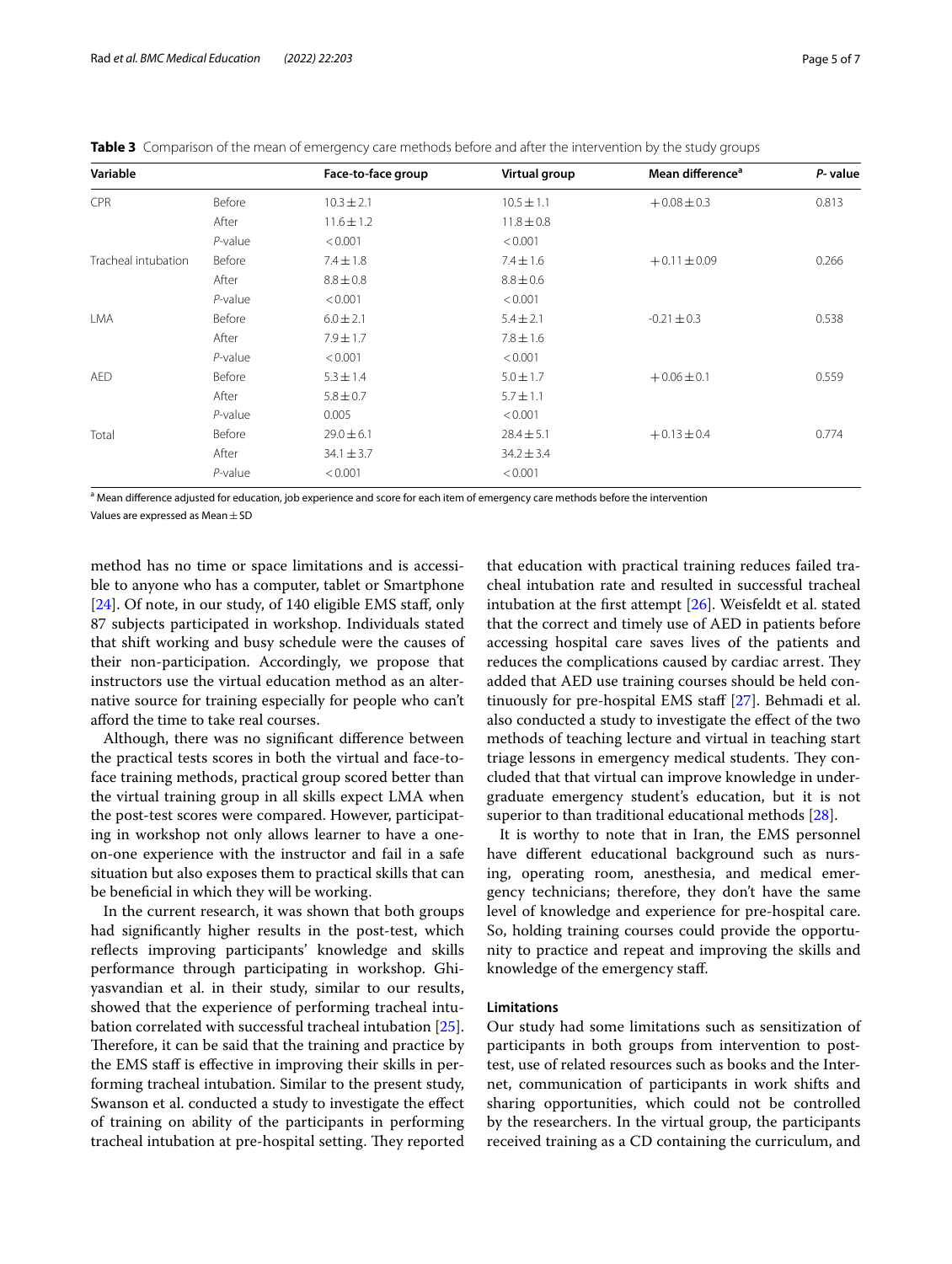# **Conclusion**

Our results refected the same efectiveness of both face-to-face and virtual methods in improving personnel performance in AED, tracheal intubation, LMA and CPR skills, so in cases where providing face-to-face training conditions is difficult, especially when the training is more theoretical, it is suggested to use virtual training methods as a complement to in-person training. Future studies are recommended to be performed in other healthcare groups such as nurses and operating room technicians. It is also suggested to compare the impact of CD-based methods with web-based methods.

#### **Abbreviations**

EMS: Emergency medical services; LMA: Laryngeal mask airway; CPR: Cardiopulmonary resuscitation; AED: Automatic external defbrillation; CME: Continued medical education.

## **Acknowledgements**

The authors thank the Kermanshah University of Medical Sciences EMS staf who participated on the virtual or face-to-face based emergency medicine training in 2017. We also extend our thanks to clinical research development center of Imam Reza Hospital affiliated to Kermanshah University of Medical Sciences for their kind support.

#### **Authors' contributions**

R FR and RN contributed to the study design and conception; R FR and RN contributed to the translation and adaptation process of the instrument; A ZS and R FR contributed to the data collection; SR contributed to the analysis and interpretation of the data; AK wrote the initial draft of the article with revision by AB, HB and R FR; All authors have critically reviewed the manuscript and approved its last version for publication. All authors read and approved the fnal manuscript.

#### **Funding**

This study was supported by a grant from the Vice Chancellery for Research and Technology, Kermanshah University of Medical Sciences (no grant:97087).

#### **Availability of data and materials**

The datasets used and/or analyzed during the current study are available from the corresponding author on reasonable request, subject to ethical approval.

#### **Declarations**

#### **Ethics approval and consent to participate**

Study protocol was approved by research ethics committee of Kermanshah University of Medical Sciences (IR.KUMS.REC.1396.669). The investigator explained to the participants the purpose, duration, and study procedures, potential benefts or risks involved with participation this study. This project was performed in accordance with the Declaration of Helsinki and the study researchers guaranteed confdentiality of their information. All participants signed the informed consent form.

#### **Consent for publication**

Not applicable.

#### **Competing interests**

The authors declare that they have no competing interests.

#### **Author details**

<sup>1</sup> Clinical Research Development Center, Imam Reza Hospital, Kermanshah University of Medical Sciences, Kermanshah, Iran. <sup>2</sup> Department of Emergency Medicine, Kermanshah University of Medical Sciences, Kermanshah, Iran. <sup>3</sup>Shohada Hospital, Kermanshah University of Medical Sciences, Kermanshah, Iran. 4 <sup>4</sup>Infectious Diseases Research Center, Health Institute, Kermanshah University of Medical Sciences, Kermanshah, Iran.

# Received: 6 April 2021 Accepted: 22 March 2022<br>Published online: 25 March 2022

#### **References**

- <span id="page-5-0"></span>1. Khankeh H, Akbari Shahrestanaki Y, Bahrampouri S, Beyramijam M. National Health-Oriented Hazard Assessment in Iran Based on the First Priority for Action in Sendai Framework for Disaster Risk Reduction 2015–2030. Emerg Med Int. 2021;2021:5593223.
- <span id="page-5-1"></span>2. Shojaei S, Mahdavi S, Mirtorabi S, Forouzesh M, Nazari SH. Descriptive epidemiology of road traffic mortality caused by heavy vehicles in Iran in 2018. Arch Trauma Res. 2021;10(2):97.
- <span id="page-5-2"></span>3. Eftekhari A, DehghaniTafti A, Nasiriani K, Hajimaghsoudi M, Fallahzadeh H, Khorasani-Zavareh D. Management of preventable deaths due to road traffic injuries in prehospital phase; a qualitative study. Arch Acad Emerg Med. 2019;7(1):32.
- <span id="page-5-3"></span>4. Whitehurst KE, Carraway M, Riddick A, Basnight LL, Garrison HG. Making the learning continuum a reality: the critical role of a graduate medical education–continuing medical education partnership. J Contin Educ Heal Prof. 2019;39(4):270–5.
- <span id="page-5-4"></span>5. Takahashi K, Wakasugi M, Okudera H, Seto C, Furuki I, Hasegawa T, Takahara S. Importance of continuing education for medical staff to improve the confrmation rate of intent for organ donation. Transplant Proc. 2019;51(10):3213-8.
- <span id="page-5-5"></span>6. Santarossa S, Kane D, Senn CY, Woodruff SJ. Exploring the role of in-person components for online health behavior change interventions: can a digital person-to-person component suffice? J Med Int Res. 2018;20(4):e8480.
- <span id="page-5-6"></span>7. Taveira-Gomes T, Ferreira P, Taveira-Gomes I, Severo M, Ferreira MA. What are we looking for in computer-based learning interventions in medical education? A systematic review. J Med Int Res. 2016;18(8):e204.
- <span id="page-5-7"></span>8. Park M, Jeong M, Lee M, Cullen L. Web-based experiential learning strategies to enhance the evidence-based-practice competence of undergraduate nursing students. Nurse Educ Today. 2020;91:104466.
- 9. Chang JY-F, Lin T-C, Wang L-H, Cheng F-C, Chiang C-P. Comparison of virtual microscopy and real microscopy for learning oral pathology laboratory course among dental students. J Dent Sci. 2021;16(3):840–5.
- 10. Boscolo-Berto R, Tortorella C, Porzionato A, Stecco C, Picardi EEE, Macchi V, et al. The additional role of virtual to traditional dissection in teaching anatomy: a randomised controlled trial. Surg Radiol Anat. 2021;43(4):469–79.
- 11. Wade SW, Moscova M, Tedla N, Moses DA, Young N, Kyaw M, et al. Adaptive tutorials versus web-based resources in radiology: a mixed methods analysis in junior doctors of efficacy and engagement. BMC Med Educ. 2020;20(1):1–12.
- <span id="page-5-8"></span>12. Peña-Fernández A, Acosta L, Fenoy S, Magnet A, Izquierdo F, Bornay FJ, et al. Evaluation of a novel digital environment for learning medical parasitology. Higher Educ Pedagog. 2020;5(1):1–18.
- <span id="page-5-9"></span>13. Du S, Liu Z, Liu S, Yin H, Xu G, Zhang H, et al. Web-based distance learning for nurse education: a systematic review. Int Nurs Rev. 2013;60(2):167–77.
- <span id="page-5-10"></span>14. Clark H, Bassett S, Siegert R. The efectiveness of web-based patient education and action and coping plans as an adjunct to patient treatment in physiotherapy: A randomized controlled trial. Physiother Theory Pract. 2019;35(10):930–9.
- <span id="page-5-11"></span>15. Barisone M, Bagnasco A, Aleo G, Catania G, Bona M, Scaglia SG, et al. The efectiveness of web-based learning in supporting the development of nursing students' practical skills during clinical placements: A qualitative study. Nurse Educ Pract. 2019;37:56–61.
- <span id="page-5-12"></span>16. Kant R, Yadav P, Bairwa M. Efectiveness of the Internet-Based Versus Face-to-Face Interaction on Reduction of Tobacco Use Among Adults: A Meta-Analysis. Cureus. 2021;13(11):e19380.